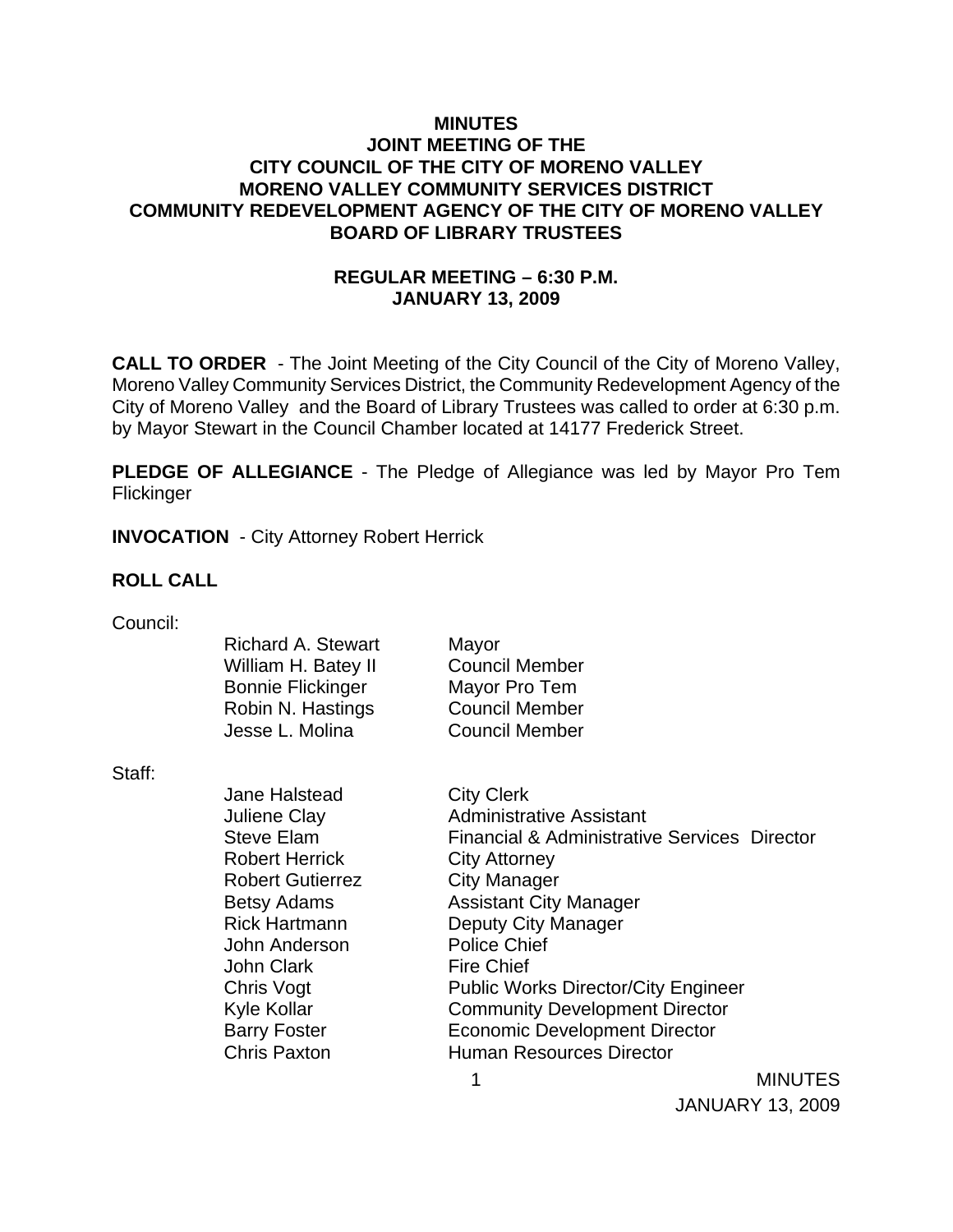| <b>Becky Guillan</b> |
|----------------------|
| <b>Mike McCarty</b>  |

Library Services Division Manager Parks & Community Services Director

Financial & Administrative Services Director Steve Elam introduced Budget Officer Cynthia Fortune.

## **JOINT CONSENT CALENDARS (SECTIONS A-D) OF THE CITY COUNCIL OF THE CITY OF MORENO VALLEY, MORENO VALLEY COMMUNITY SERVICES DISTRICT, COMMUNITY REDEVELOPMENT AGENCY OF THE CITY OF MORENO VALLEY AND THE BOARD OF LIBRARY TRUSTEES**

Mayor Stewart opened the agenda items for the Consent Calendars for public comments, which were received from Deanna Reeder (Items A11 and A13).

## **A. CONSENT CALENDAR** - **CITY COUNCIL**

- A.1 ORDINANCES FIRST READING BY TITLE ONLY Waived reading of all Ordinance Introductions and read by title only.
- A .2 MINUTES REGULAR MEETING OF DECEMBER 9, 2008 (Report of: City Clerk's Department)

#### **Recommendation:**

Approve as submitted.

A .3 MINUTES – SPECIAL MEETING OF JANUARY 6, 2009 (Report of: City Clerk's Department)

## **Recommendation:**

Approve as submitted.

A .4 CITY COUNCIL REPORTS ON REIMBURSABLE ACTIVITIES (Report of: City Clerk's Department)

#### **Recommendation:**

Receive and file the Reports on Reimbursable Activities for the period of December 3, 2008 – January 6, 2009.

A .5 NOTICE OF COMPLETION AND ACCEPTANCE OF THE IRONWOOD AVENUE SIDEWALK/WALKWAY IMPROVEMENTS FROM HEACOCK STREET TO PERRIS BOULEVARD PROJECT NO. 06-50182625-1 (Report of: Public Works Department)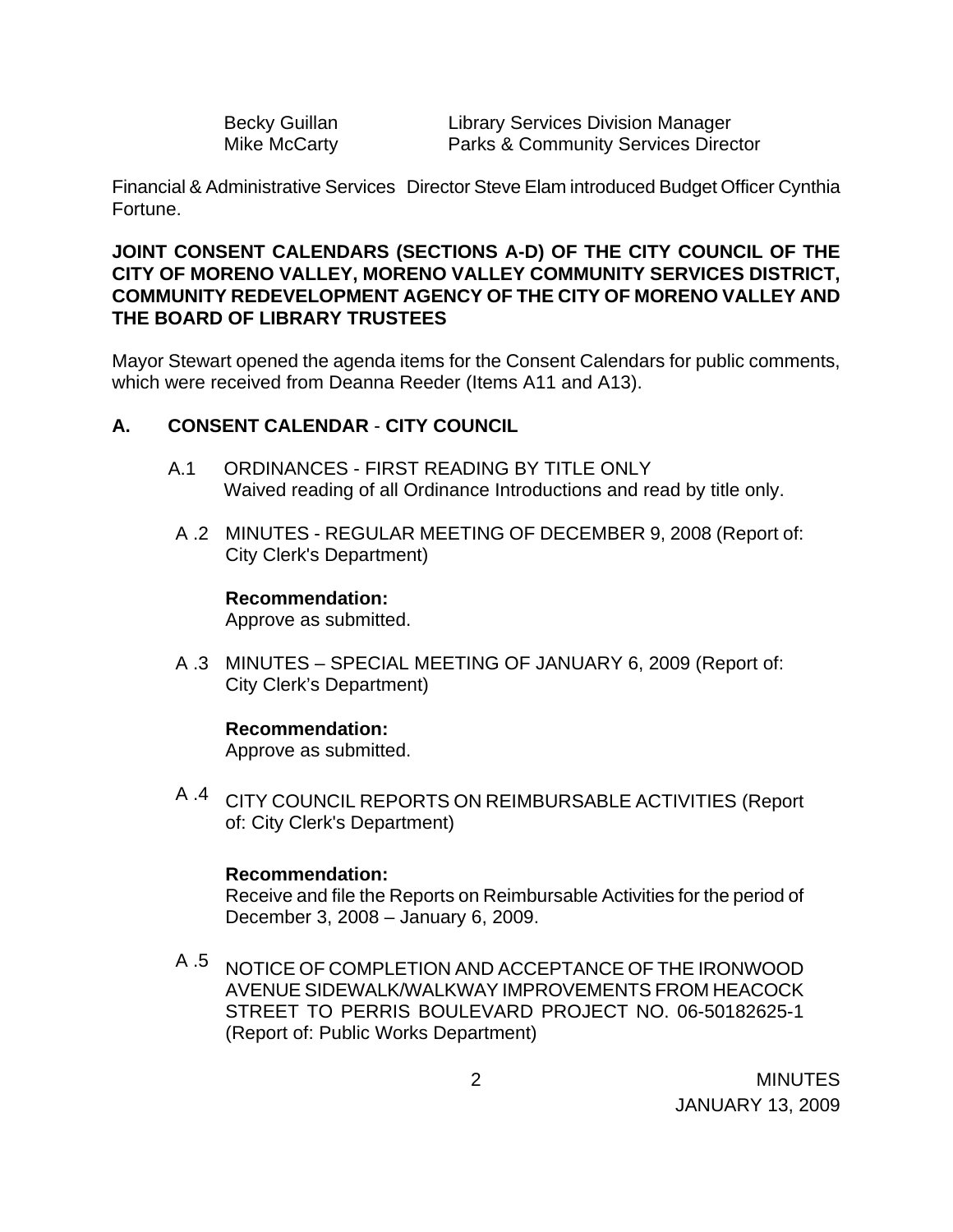## **Recommendation:**

- 1. Accept the work as complete for the Ironwood Avenue Sidewalk/Walkway Improvements from Heacock Street to Perris Boulevard constructed by Grand Pacific Contractors, Inc. (Grand Pacific), 680 North Cota Street, Corona, CA 92880;
- 2. Direct the City Clerk to record the Notice of Completion within ten (10) calendar days at the office of the County Recorder of Riverside County, as required by Section 3093 of the California Civil Code;
- 3. Authorize the Financial & Administrative Services Director to release the retention to Grand Pacific thirty-five (35) calendar days after the date of recordation of the Notice of Completion, if no claims are filed against the project; and
- 4. Accept the improvements into the City's maintained system.
- A .6 AGREEMENT FOR DESIGN PROFESSIONAL CONSULTANT SERVICES TO PROVIDE PROGRAMMING, CONCEPTUAL DESIGN, INCREMENTAL GROWTH PLAN AND RECONFIGURATION FOR THE PUBLIC SAFETY BUILDING PROJECT NO. 07-50182327 (Report of: Public Works Department)

- 1. Approve the "Agreement for Design Professional Consultant Services" with Roesling Nakamura Terada Architects, Inc. (RNT), 363 5th Avenue, Suite 202, San Diego, CA 92101, to provide programming, conceptual design, incremental growth plan and reconfiguration for the Public Safety Building;
- 2. Authorize the City Manager to execute said "Agreement for Design Professional Consultant Services" with RNT;
- 3. Authorize the issuance of a Purchase Order to RNT in the amount of \$934,711 (\$849,737 proposal amount plus 10% contingency) when the Agreement has been signed by all parties (Account No.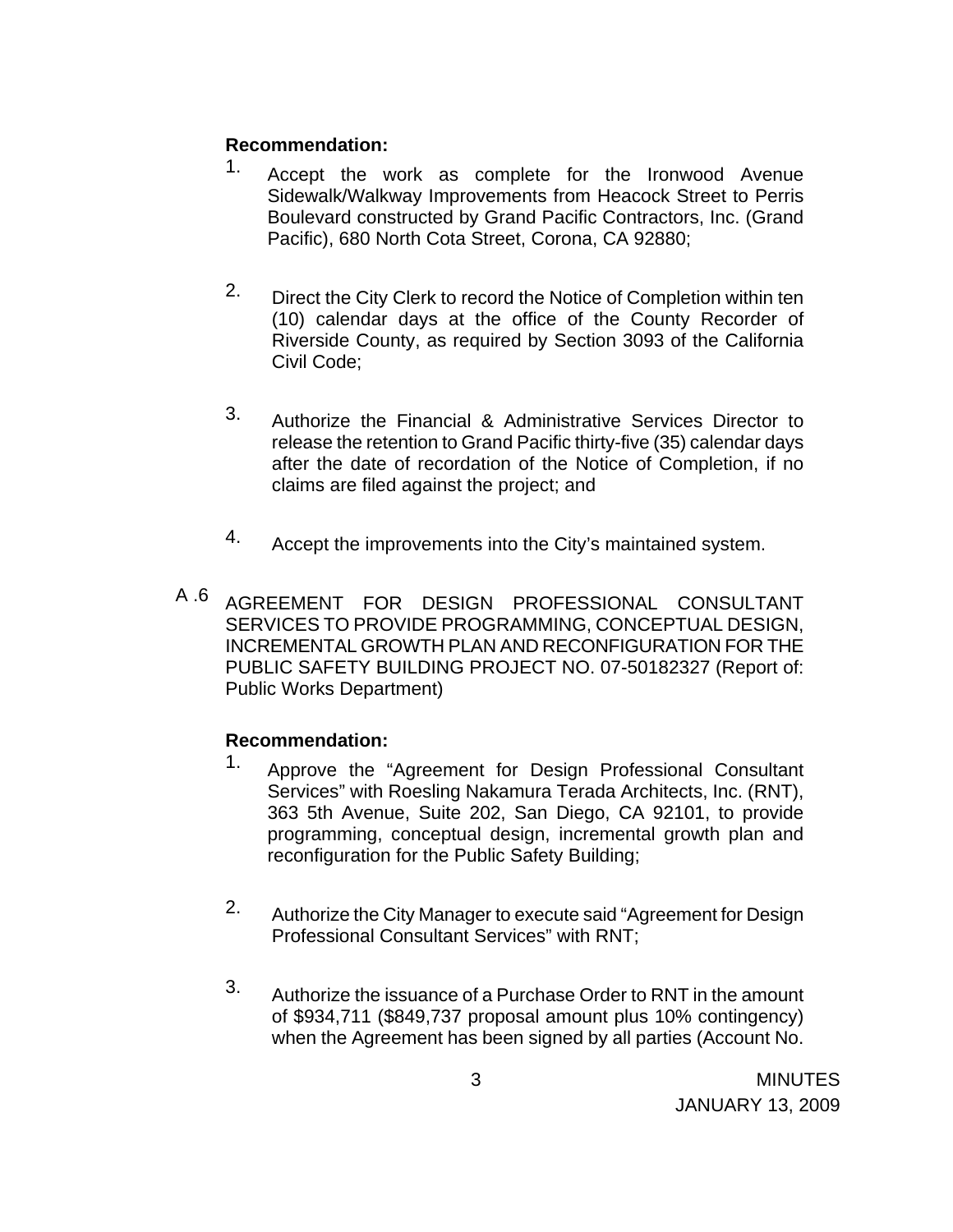501.82327); and

- 4. Authorize the Public Works Director/City Engineer to execute any subsequent related minor amendments to the Agreement with RNT up to, but not to exceed, the 10% contingency amount of \$84,974, subject to the approval of the City Attorney.
- A .7 NOTICE OF COMPLETION AND ACCEPTANCE OF THE TRAFFIC SIGNAL AND STREET IMPROVEMENTS AT GRAHAM STREET AND BAY AVENUE PROJECT NO. 08-12566626 (Report of: Public Works Department)

- 1. Accept the work as complete for the Traffic Signal and Street Improvements at Graham Street and Bay Avenue constructed by DBX, Inc. (DBX), 42066 Avenida Alvarado, Suite C, Temecula, CA 92590;
- 2. Direct the City Clerk to record the Notice of Completion within ten (10) calendar days at the office of the County Recorder of Riverside County, as required by Section 3093 of the California Civil Code;
- 3. Authorize the Financial & Administrative Services Director to release the retention to DBX thirty-five (35) calendar days after the date of recordation of the Notice of Completion, if no claims are filed against the project; and
- 4. Accept the improvements into the City's maintained system.
- A .8 ADOPT THE RESOLUTION TO DECLINE THE OFFER OF DEDICATION FOR ROADWAY PURPOSES, IF THE OFFER EXISTS, EXCLUDING ANY EASEMENTS, FOR THE UNIMPROVED PORTION OF STERLING STREET FROM WILLIAMS AVENUE TO GIFFORD AVENUE, AND STODDARD STREET FROM ALESSANDRO BOULEVARD TO WILLIAMS AVENUE AND FROM WILLIAMS AVENUE TO GIFFORD AVENUE PROJECT NO. 02-12185520 (Report of: Public Works Department)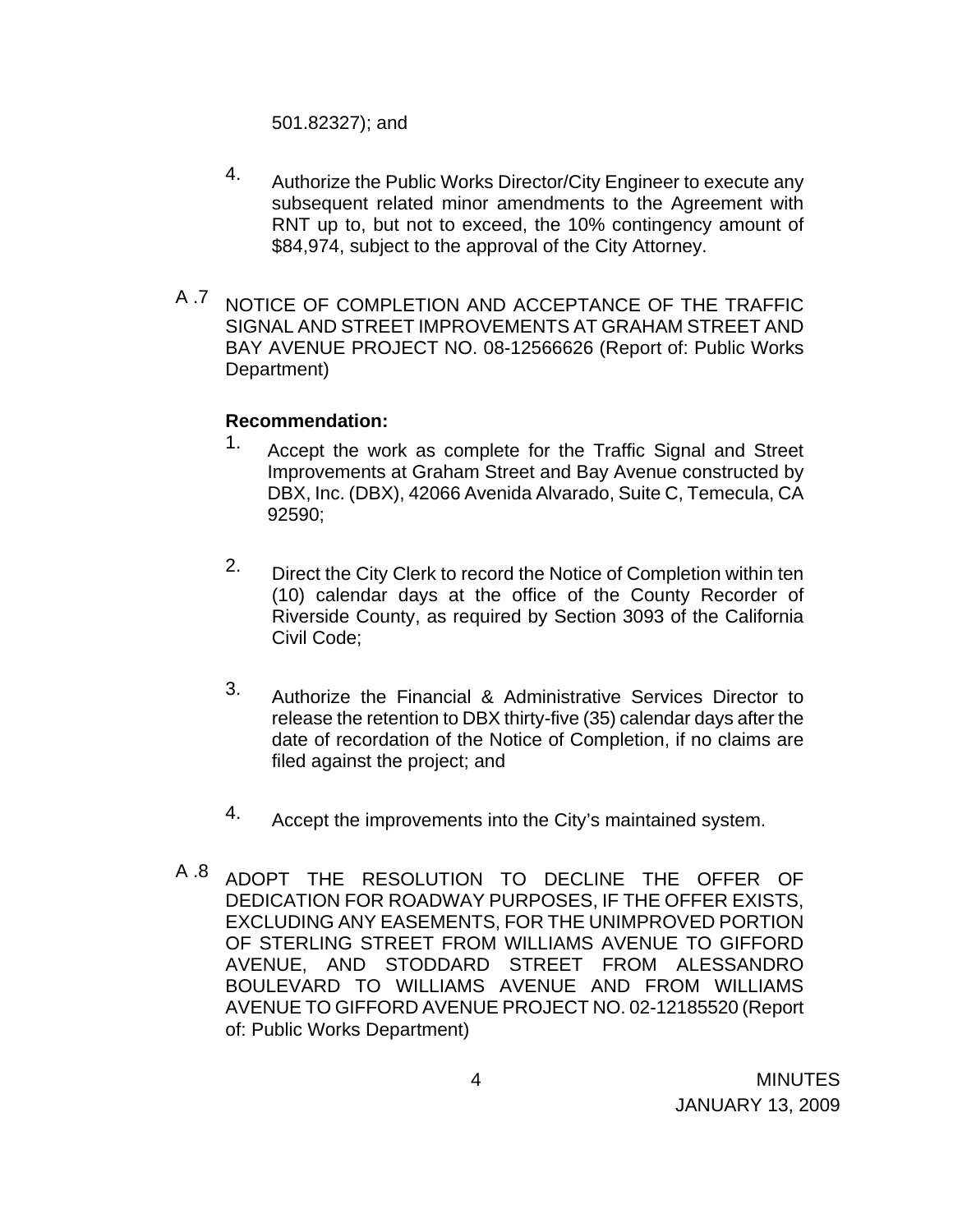## **Recommendation:**

- 1. Approve and adopt Resolution No. 2009-01, Declining the Offer of Dedication for Roadway Purposes, if the offer exists, excluding any easements, for the unimproved portion of Sterling Street from Williams Avenue to Gifford Avenue, and Stoddard Street from Alessandro Boulevard to Williams Avenue and from Williams Avenue to Gifford Avenue; and
- 2. Direct the City Clerk to certify said resolution and transmit a copy of the resolution to the County Recorder's office for recording.
- A .9 NOTICE OF COMPLETION AND ACCEPTANCE OF THE CONSTRUCTION FOR THE MORENO VALLEY COMMUNITY SOCCER FIELD RENOVATIONS PROJECT NO. 06-46165325 (Report of: Public Works Department)

- 1. Accept the work as complete for the Moreno Valley Community Park Soccer Field Renovations (Project No. 06-46165325) constructed by Los Angeles Engineering, Inc.(LAEI), 633 N. Barranca Avenue, Covina, CA 91723;
- 2. Direct the City Clerk to record the Notice of Completion within ten (10) calendar days at the office of the County Recorder of Riverside County, as required by Section 3093 of the California Civil Code;
- 3. Authorize the Financial & Administrative Services Director to release the retention to LAEI thirty five (35) calendar days after the date of recordation of the Notice of Completion, if no claims are filed against the project; and
- 4. Accept the improvements into the City's maintained park system.
- A .10 ORDINANCE NO. 783 APPROVING A SPECIFIC PLAN AMENDMENT (P08-089) TO CHANGE THE LAND USE FROM COMMUNITY COMMERCIAL (CC) TO VILLAGE OFFICE/RESIDENTIAL (VOR) WITHIN THE VILLAGE SPECIFIC PLAN (SP 204) BASED ON THE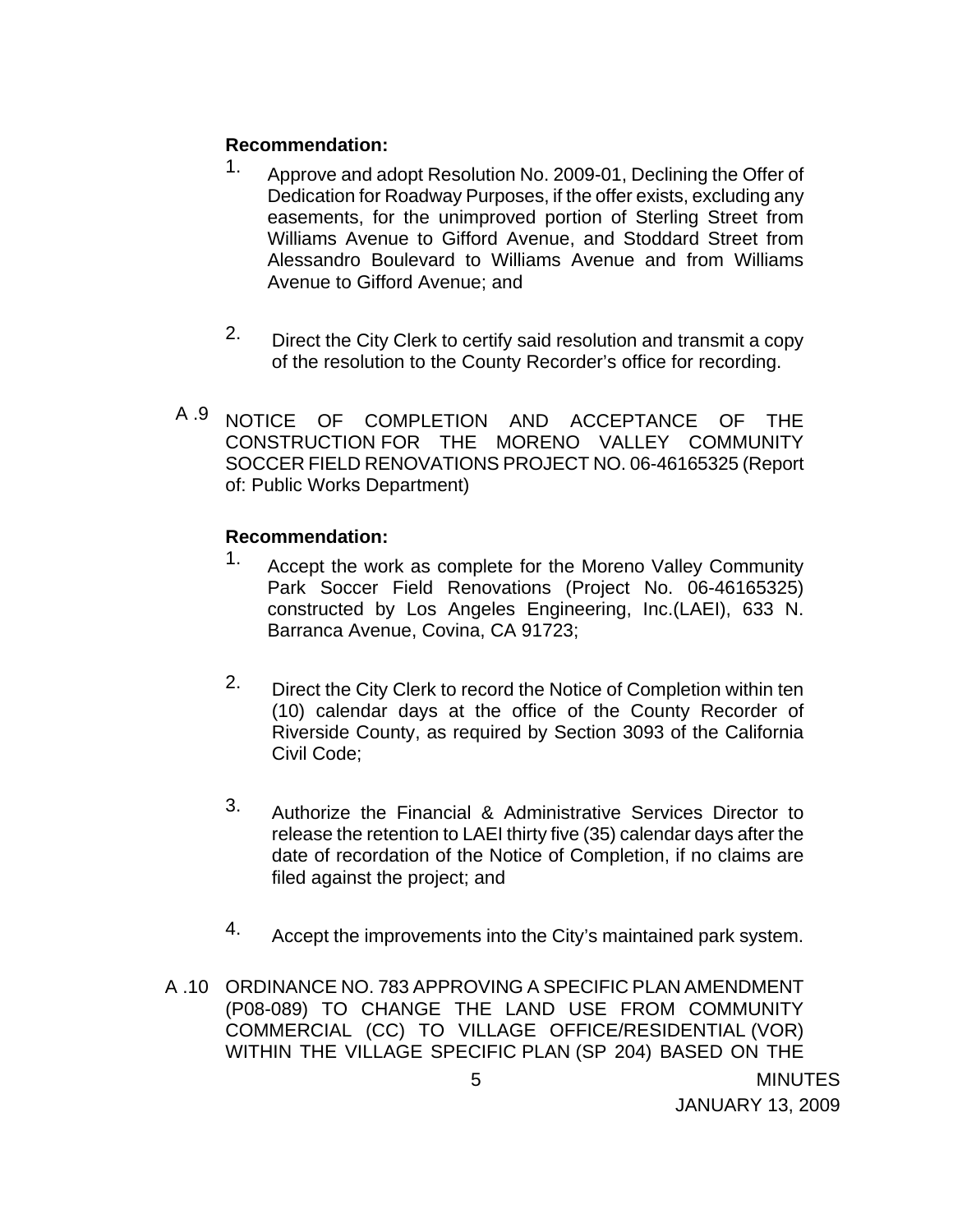FINDINGS IN THE ORDINANCE (RECEIVED FIRST READING AND INTRODUCTION ON DECEMBER 9, 2008 ON A 5-0 VOTE (REPORT OF: COMMUNITY DEVELOPMENT DEPARTMENT)

#### **Recommendation:**

Adopt Ordinance No. 783.

Ordinance No. 783

An Ordinance of the City Council of the City Council of the City of Moreno Valley, California, Approving P0-089 (Specific Plan Amendment) to Change the Land Use District from Community Commercial (CC) to Village Office/Residential (VOR) within the Village Specific Plan (SP 204) for Four Parcels Located at 12411, 12425, 12437 and 12449 Loraine Terrace

A .11 APPROVAL OF CHECK REGISTER FOR NOVEMBER, 2008 (Report of: Financial & Administrative Services Department)

#### **Recommendation:**

Adopt Resolution No. 2009-02, approving the Check Register for the month of November, 2008 in the amount of \$19,171,094.96.

## Resolution No. 2009-02

A Resolution of the City Council of the City of Moreno Valley, California, Approving the Check Register for the Month of November, 2008

A .12 ANNUAL REPORT ON DEVELOPMENT IMPACT FEES (Report of: Financial & Administrative Services Department)

- 1. Approve and accept the Annual Report on Development Impact Fees in compliance with California Government Code Section 66006; and
- 2. Approve the finding that staff has demonstrated a continuing need to hold unexpended Development Impact Fees.
- A .13 RECEIPT OF QUARTERLY INVESTMENT REPORT QUARTER ENDED SEPTEMBER 30, 2008 (Report of: Financial & Administrative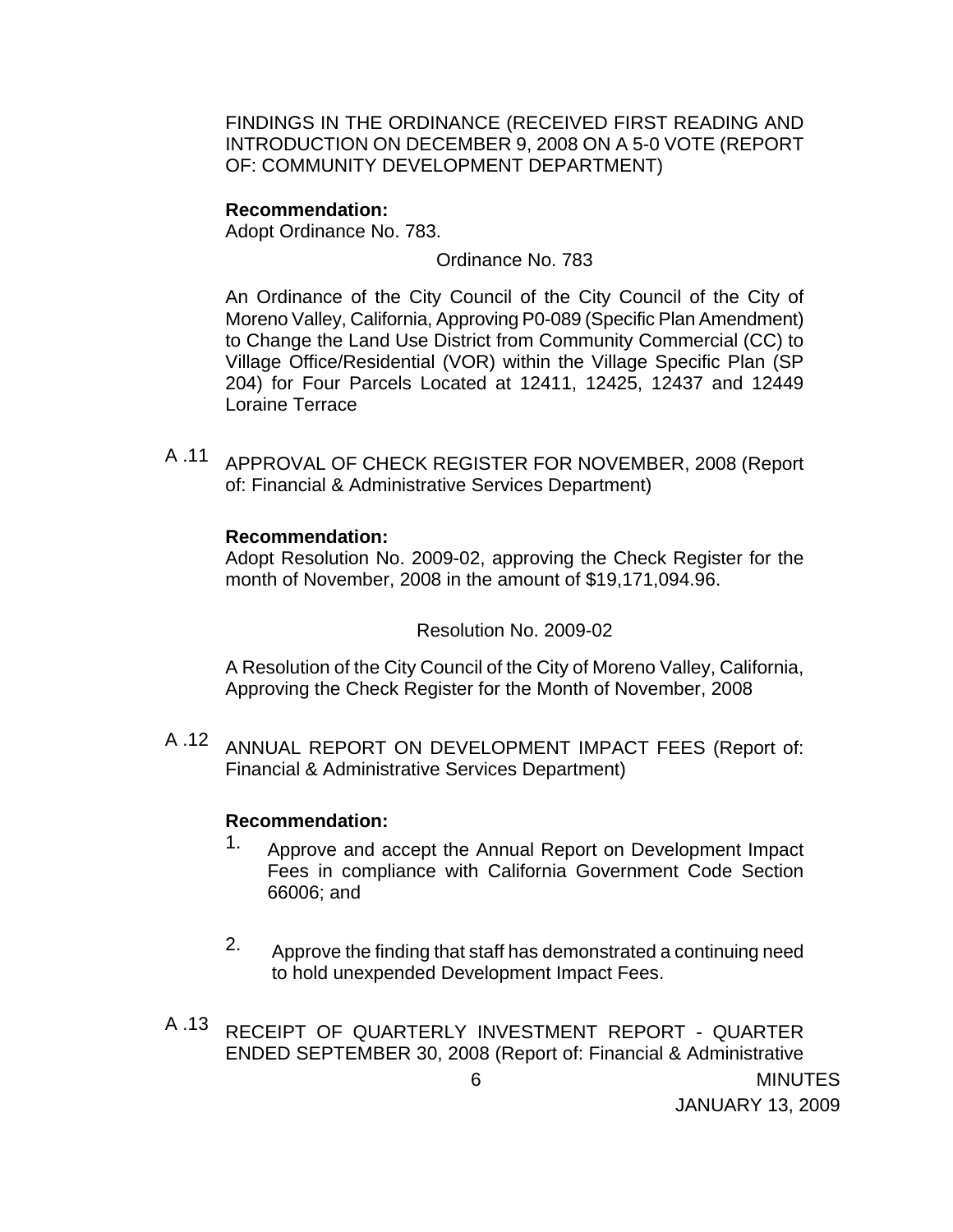Services Department)

### **Recommendation:**

Receive and file the Quarterly Investment Report, in compliance with the City's Investment Policy.

## **B. CONSENT CALENDAR** - **COMMUNITY SERVICES DISTRICT**

- B.1 ORDINANCES FIRST READING BY TITLE ONLY Waived reading of all Ordinance Introductions and read by title only.
- B .2 MINUTES REGULAR MEETING OF DECEMBER 9, 2008 (Report of: City Clerk's Department)

#### **Recommendation:**

Approve as submitted.

B .3 MINUTES – SPECIAL MEETING OF JANUARY 6, 2009 (Report of: City Clerk's Department

#### **Recommendation:**

Approve as submitted.

## **C. CONSENT CALENDAR** - **COMMUNITY REDEVELOPMENT AGENCY**

- C.1 ORDINANCES FIRST READING BY TITLE ONLY Waived reading of all Ordinance Introductions and read by title only.
- C .2 MINUTES REGULAR MEETING OF DECEMBER 9, 2008 (Report of: City Clerk's Department)

## **Recommendation:**

Approve as submitted.

C .3 MINUTES – SPECIAL MEETING OF JANUARY 6, 2009 (Report of: City Clerk's Department

## **Recommendation:**

Approve as submitted.

## **D. CONSENT CALENDAR** - **BOARD OF LIBRARY TRUSTEES**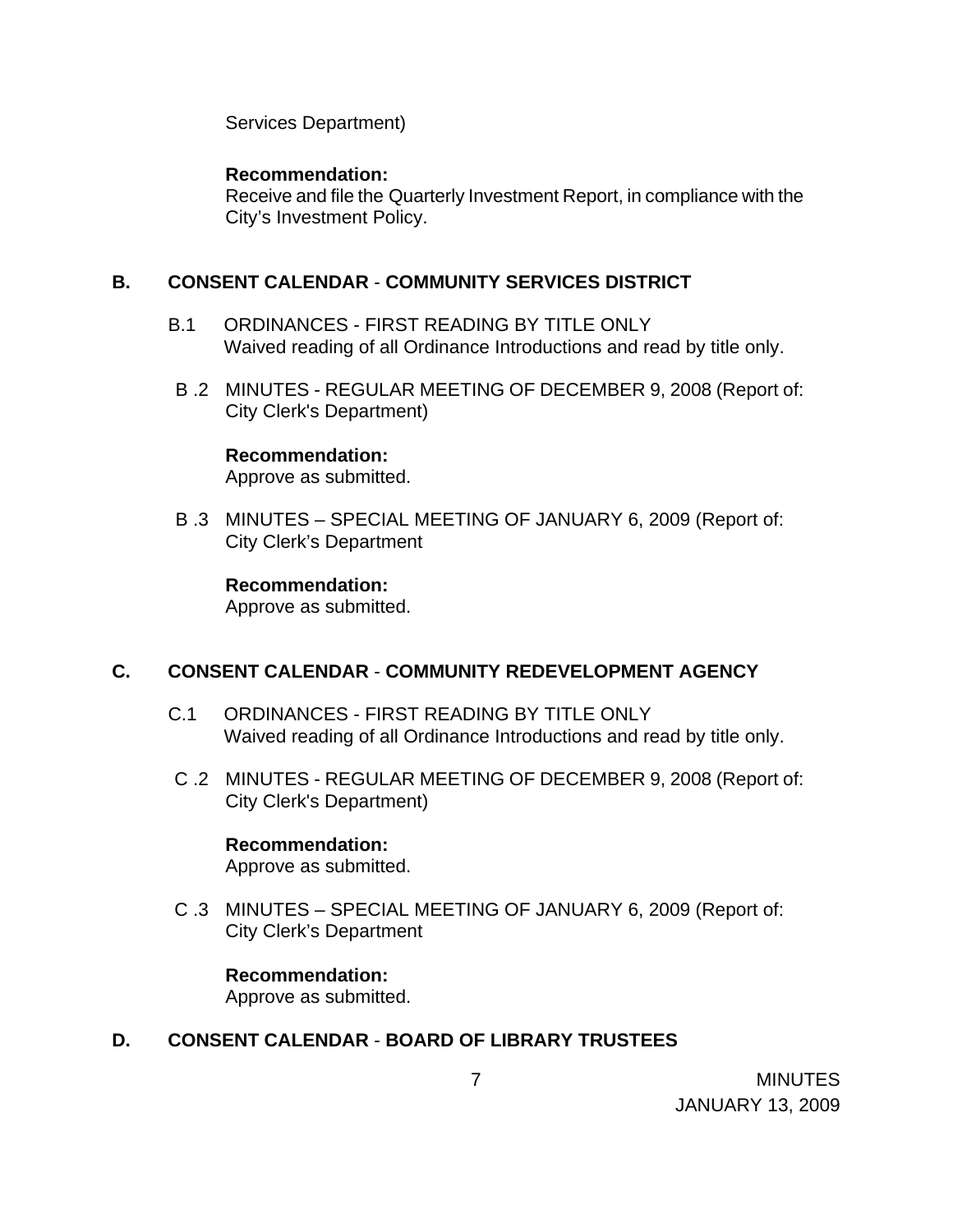- D.1 ORDINANCES FIRST READING BY TITLE ONLY Waived reading of all Ordinance Introductions and read by title only.
- D .2 MINUTES REGULAR MEETING OF DECEMBER 9, 2008 (Report of: City Clerk's Department)

## **Recommendation:**

Approve as submitted.

## **Joint Consent Calendar Items A1- D2 approved by a 5-0 vote. m/Flickinger, s/Batey.**

## **E. PUBLIC HEARINGS**

E .1 FY 2009-2010 CDBG AND HOME PROGRAM OBJECTIVES AND POLICIES (Report of: Economic Development Department)

## **Recommendation that the City Council**

- 1. Conduct a public hearing to allow for public comment on the needs of low- to moderate- income residents in the community, including the CDBG Target Areas; and
- 2. Approve the proposed CDBG and HOME Program Objectives and Policies for the 2009-2010 Program Year.

 Mayor Stewart opened the public testimony portion of the public hearing; there being none, public testimony was closed.

# **Approved by a 5-0 vote. m/Batey, s/Flickinger.**

# **F. ITEMS REMOVED FROM CONSENT CALENDARS FOR DISCUSSION OR SEPARATE ACTION**

None

**G. REPORTS**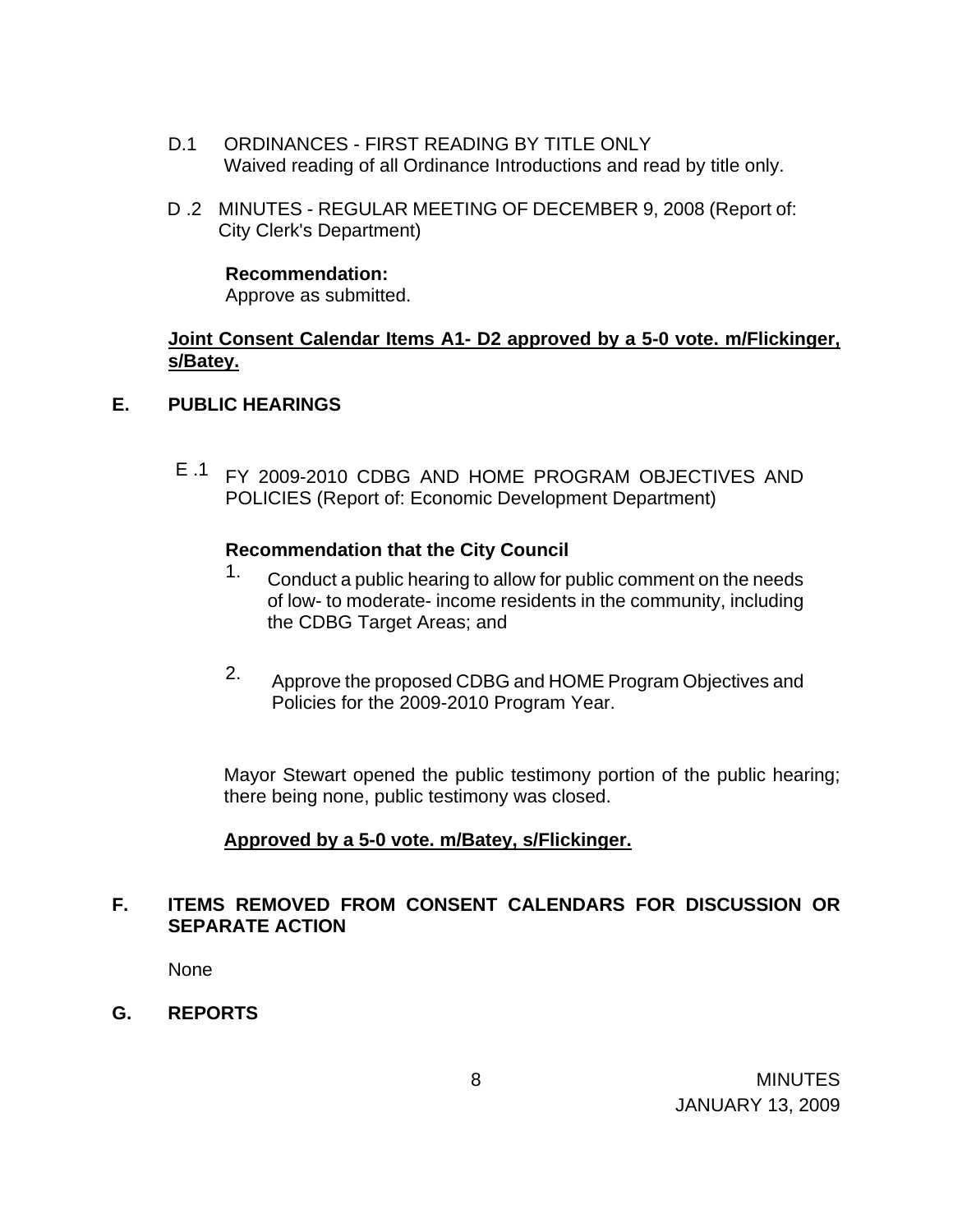G .1 REPORT ON NEW MUNICIPAL DEPARTING LOAD CHARGES (Report of: Public Works Department)

#### **Recommendation:**

No action recommended. Report is for City Council's information.

Mayor Stewart opened the agenda item for public comments, which were received from Vincent Haydel (representing So Cal Edison), Deanna Reeder, Pete Bleckert, Mary Drury (representing So Ca Edison), Donni Borchard and Raul Wilson.

No action required.

G .2 REPRIORITIZATION OF CAPITAL PROJECTS TO BE FUNDED BY THE 2007 RDA BONDS (Continued from December 16, 2008) (Report of: Economic Development Department)

#### **Recommendation that the City Council**

Consider and evaluate the reprioritization of capital projects to be funded by the 2007 RDA Bond Issuance.

Mayor Stewart opened the agenda item for public comments, which were received from Pete Bleckert.

**Approved as listed on page # 3 on the staff report. Approved by a 5-0 vote (voted as City Council). m/Hastings, s/Molina.**

#### **Approved as listed on page # 3 on the staff report. Approved by a 5-0 vote (voted as RDA). m/Hastings, s/Molina.**

G .3 2009 COUNCIL COMMITTEE PARTICIPATION APPOINTMENTS (Report of: City Clerk's Department)

Mayor Stewart opened the agenda item for public comments; there being none, public comments were closed.

#### **Recommendation that the City Council**

1. Appoint Council Member William H. Batey II to serve as the City of Moreno Valley's representative on the March Joint Powers Commission (MJPC); and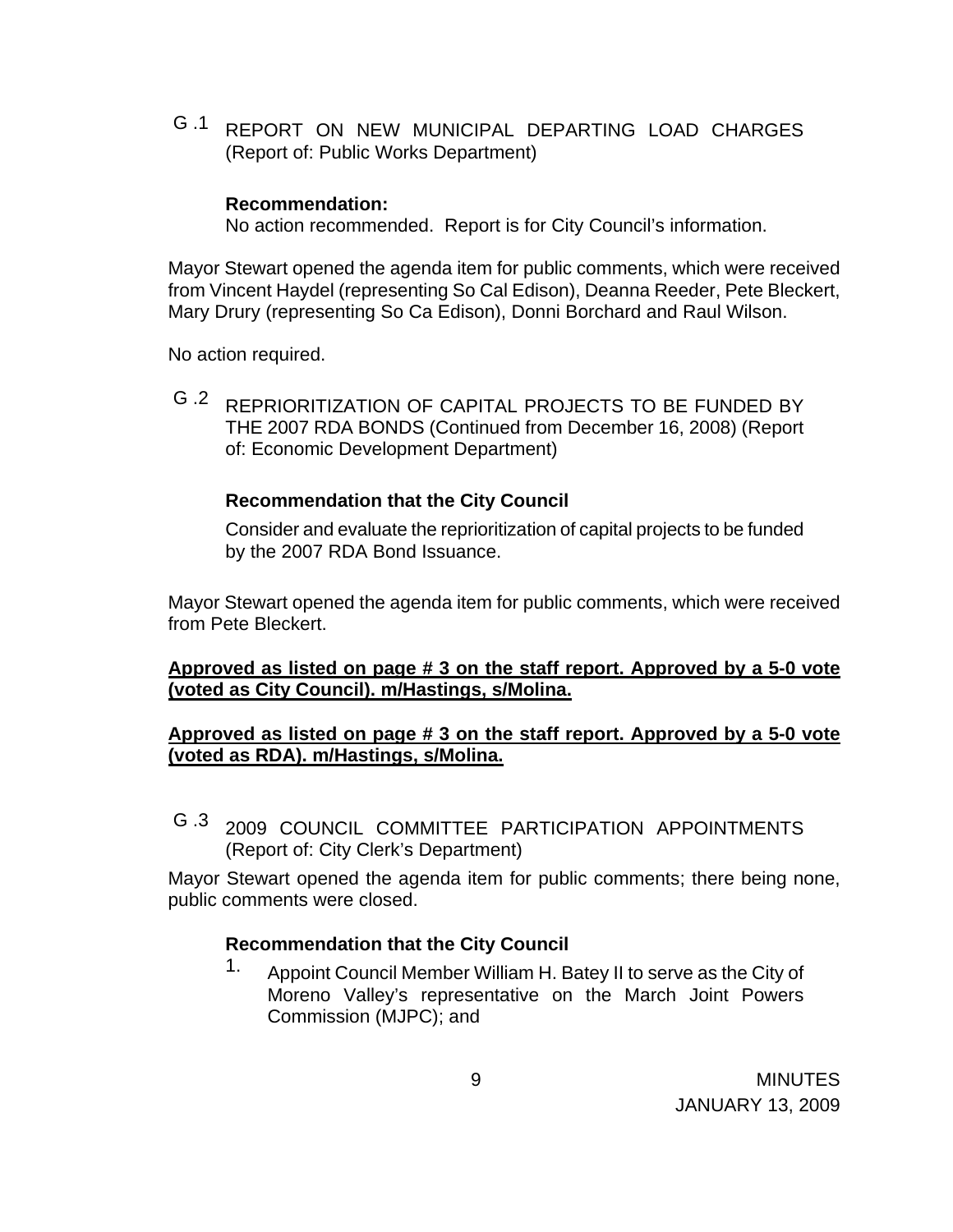# **Approved by a 4-0-1 vote. m/Stewart, Batey abstained.**

2. Appoint Mayor Richard A. Stewart to serve as the City of Moreno Valley's representative on the March Joint Powers Commission (MJPC); and

# **Approved by a 4-0-1 vote. m/Batey, s/Flickinger, Stewart abstained.**

3. Appoint Council Member Robin N. Hastings to serve as the City of Moreno Valley's alternate representative on the March Joint Powers Commission (MJPC); and

# **Approved by a 4-0-1 vote. m/Stewart, s/Molina, Hastings abstained.**

4. Appoint Council Member William H. Batey II to serve as the City of Moreno Valley's representative on the Riverside County Habitat Conservation Agency (RCHCA); and

# **Approved by a 4-0-1 vote. m/Stewart, s/Molina, Batey abstained.**

5. Appoint Council Member Robin N. Hastings to serve as the City of Moreno Valley's alternate representative on the Riverside County Habitat Conservation Agency (RCHCA); and

# **Approved by a 4-0-1 vote. m/Stewart, s/Molina, Hasting abstained.**

6. Appoint Council Member Jesse L. Molina to serve as the City of Moreno Valley's representative on the Riverside County Transportation Commission (RCTC); and

# **Approved by a 4-0-1 vote. m/Stewart, s/Hastings, Molina abstained.**

7. Appoint Mayor Pro Tem Bonnie Flickinger to serve as the City of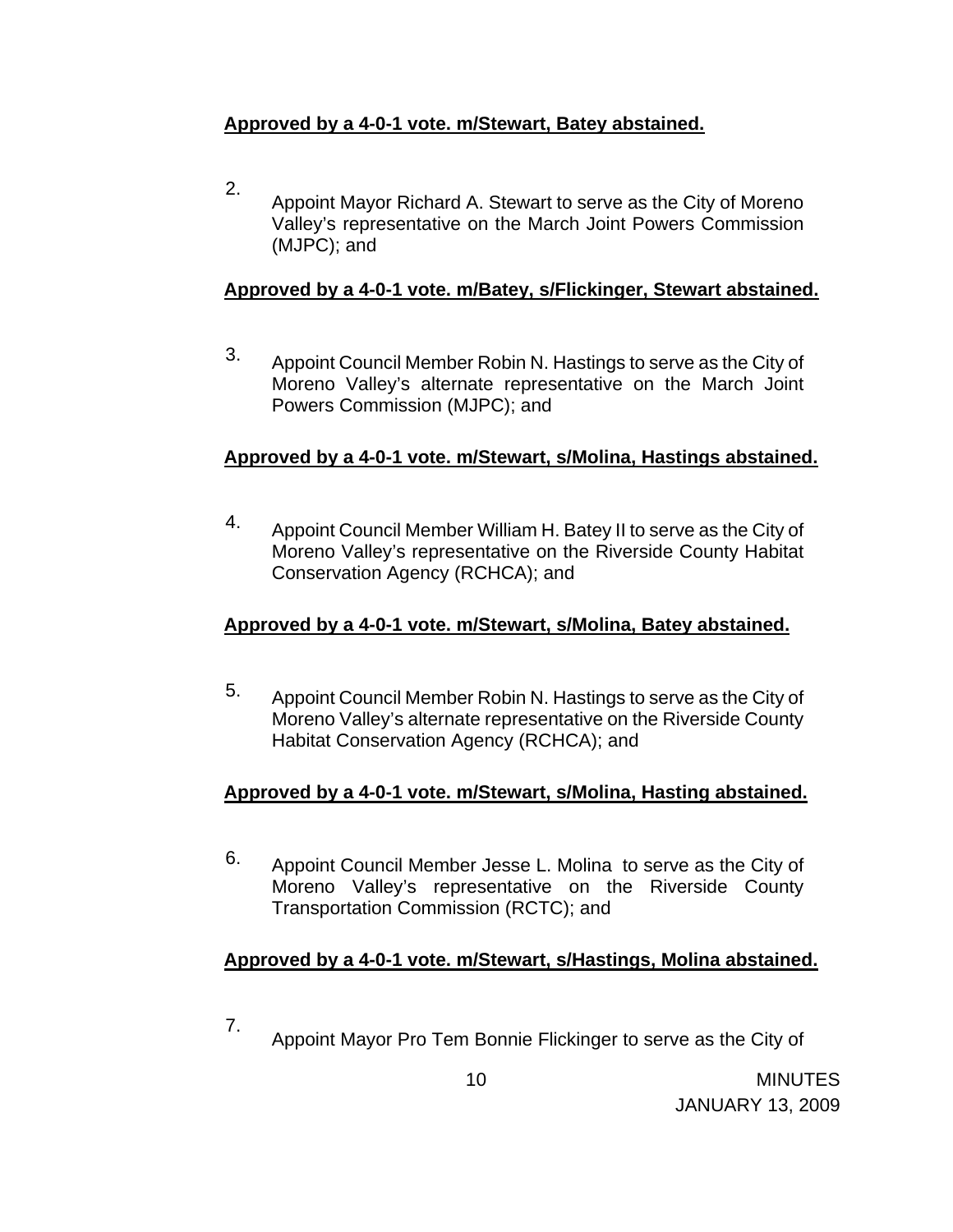Moreno Valley's alternate representative on the Riverside County Transportation Commission (RCTC); and

# **Approved by a 4-0-1 vote. m/Stewart, s/Hastings, Flickinger abstained.**

8. Appoint Mayor Pro Tem Bonnie Flickinger to serve as the City of Moreno Valley's representative on the Riverside Transit Agency (RTA); and

# **Approved by a 4-0-1 vote. m/Stewart, s/Batey, Flickinger abstained.**

9. Appoint Council Member Jesse L. Molina to serve as the City of Moreno Valley's alternate representative on the Riverside Transit Agency (RTA); and

# **Approved by a 4-0-1 vote. m/Stewart, s/Flickinger, Molina abstained.**

10. Appoint Council Member Robin N. Hastings to serve as the City of Moreno Valley's representative on the Western Riverside Council of Governments (WRCOG); and

# **Approved by a 4-0-1 vote. m/Stewart, s/Molina, Hasting abstained.**

11. Appoint Council Member William H. Batey II to serve as the City of Moreno Valley's alternate representative on the Western Riverside Council of Governments (WRCOG); and

# **Approved by a 4-0-1 vote. m/Stewart, s/Flickinger, Batey abstained.**

12. Appoint Council Member William H. Batey II to serve as the City of Moreno Valley's representative on the Western Riverside County Regional Conservation Authority (RCA); and

# **Approved by a 4-0-1 vote. m/Stewart, s/Molina, Batey abstained.**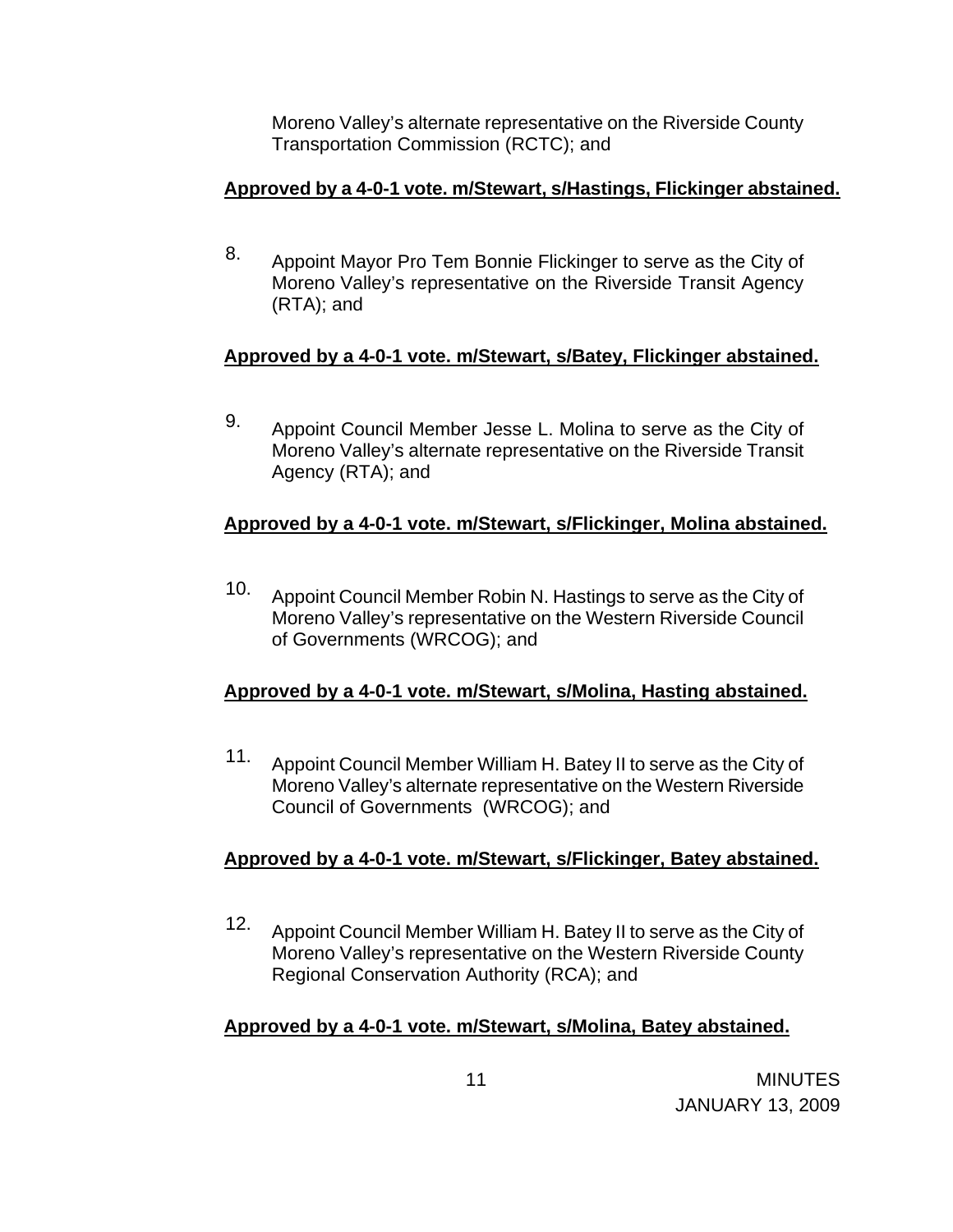13. Appoint Mayor Pro Tem Bonnie Flickinger to serve as the City of Moreno Valley's alternate representative on the Western Riverside County Regional Conservation Authority (RCA); and

# **Approved by a 4-0-1 vote. m/Stewart, s/Molina, Flickinger abstained.**

14. Approve the appointments to the remaining various committees and regional bodies, as noted on the 2009 Council Committee Participation list.

# **Approved by a 5-0 vote. m/Batey, s/Flickinger.**

## **Mayor Stewart made the motion, seconded by Council Member Hastings to appoint Mayor Pro Tem Flickinger as alternate to the Parks and Recreation Commission. Approved by a 5-0 vote.**

G .4 CITY MANAGER'S REPORT (Informational Oral Presentation - not for Council action)

The City Manager reported as follows:

- 1) Over several months, Moreno Valley SuperCuts on Eucalyptus Avenue collected donations from customers on behalf of the Moreno Valley Animal Shelter. Supercuts offers customers a \$2 discount on haircuts for the contributions
- 2) Reported on a collaboration between the Fire Department (Engine and Truck 91) and a doctor from the Moreno Valley Community Hospital to remove a steel washer from a finger of a 3-year old child
- 3) The Friends of the Library purchased two computer stations for the children room with preloaded software featuring educational games and stories
- 4) The Trail Seekers donated goods worth over \$460 and labor to the Moreno Valley Equestrian Center

# **H. LEGISLATIVE ACTIONS**

ORDINANCES - 1ST READING AND INTRODUCTION – NONE

ORDINANCES - 2ND READING AND ADOPTION – NONE

ORDINANCES - URGENCY ORDINANCES – NONE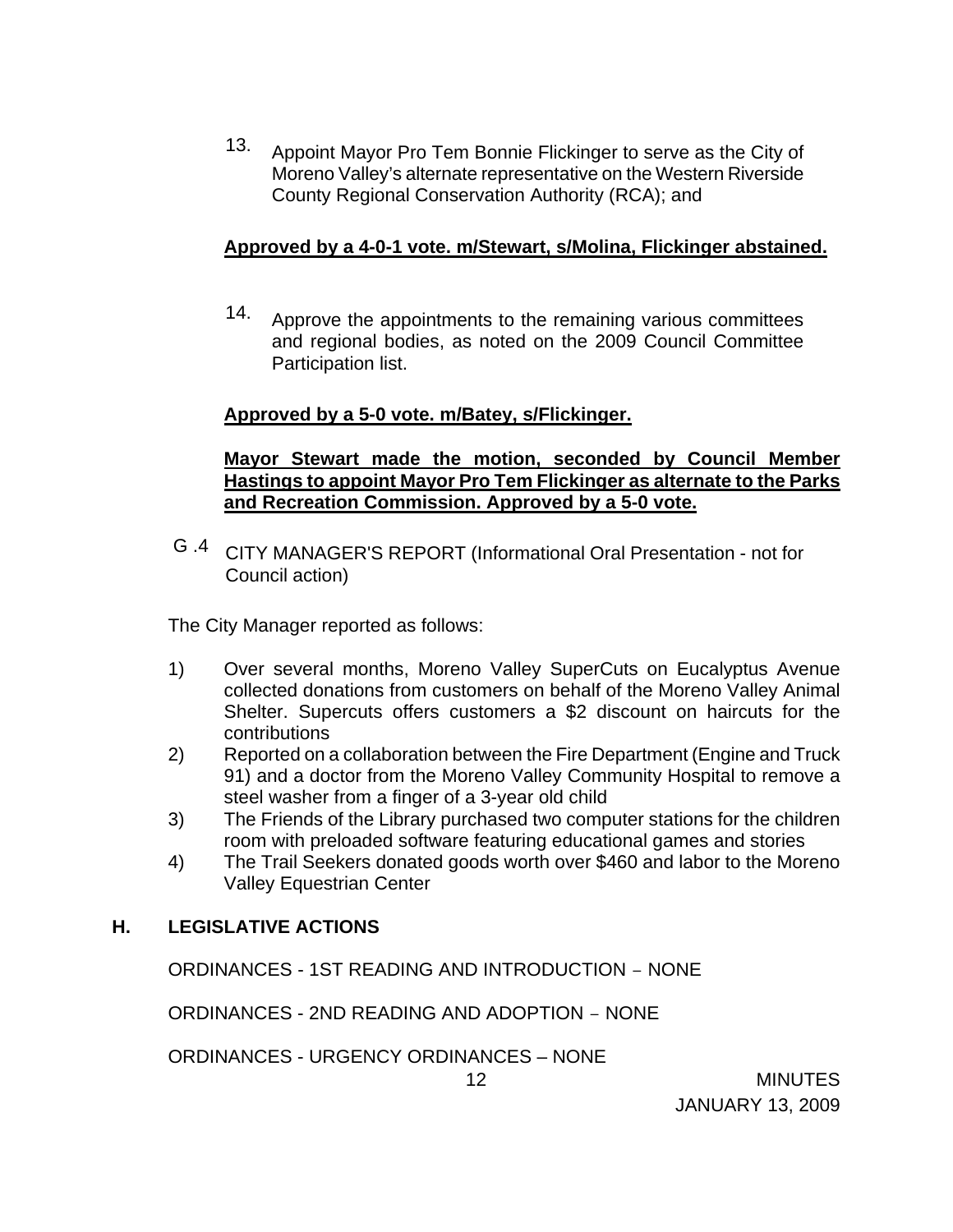# RESOLUTIONS – NONE

# PUBLIC COMMENTS **ON ANY SUBJECT NOT ON THE AGENDA** UNDER THE JURISDICTION OF THE CITY COUNCIL ARE AS FOLLOWS:

### Stephen Crews

1) Highland Fairview project

## Deanna Reader

1) Fair meetings and democratic processes (Fairview project)

## Gordon Tucker

1) Warehouse jobs

## Ken Gilbert

1) Skate parks

#### Mike Rios

1) The Planning Commission hearing of January 8, 2009 on Highland Fairview development

### Adolf Kruger

1) Crime and issues with Police Department

## Donni Borchard

1) Zoning change on the east side of Moreno Valley

## Jim Koch

1) Proposed warehouses on the east side

#### Raul Wilson

- 1) Doesn't want to pay taxes on horse trails he doesn't use
- 2) Proposed warehouses on the east side; need of jobs

#### Liboada Murillo

- 1) Interpreter for Spanish speakers
- 2) Conflict of schedules of City Council's and School Board's meetings

## Margie Breitkreuz

1) The proposed warehouse on the east side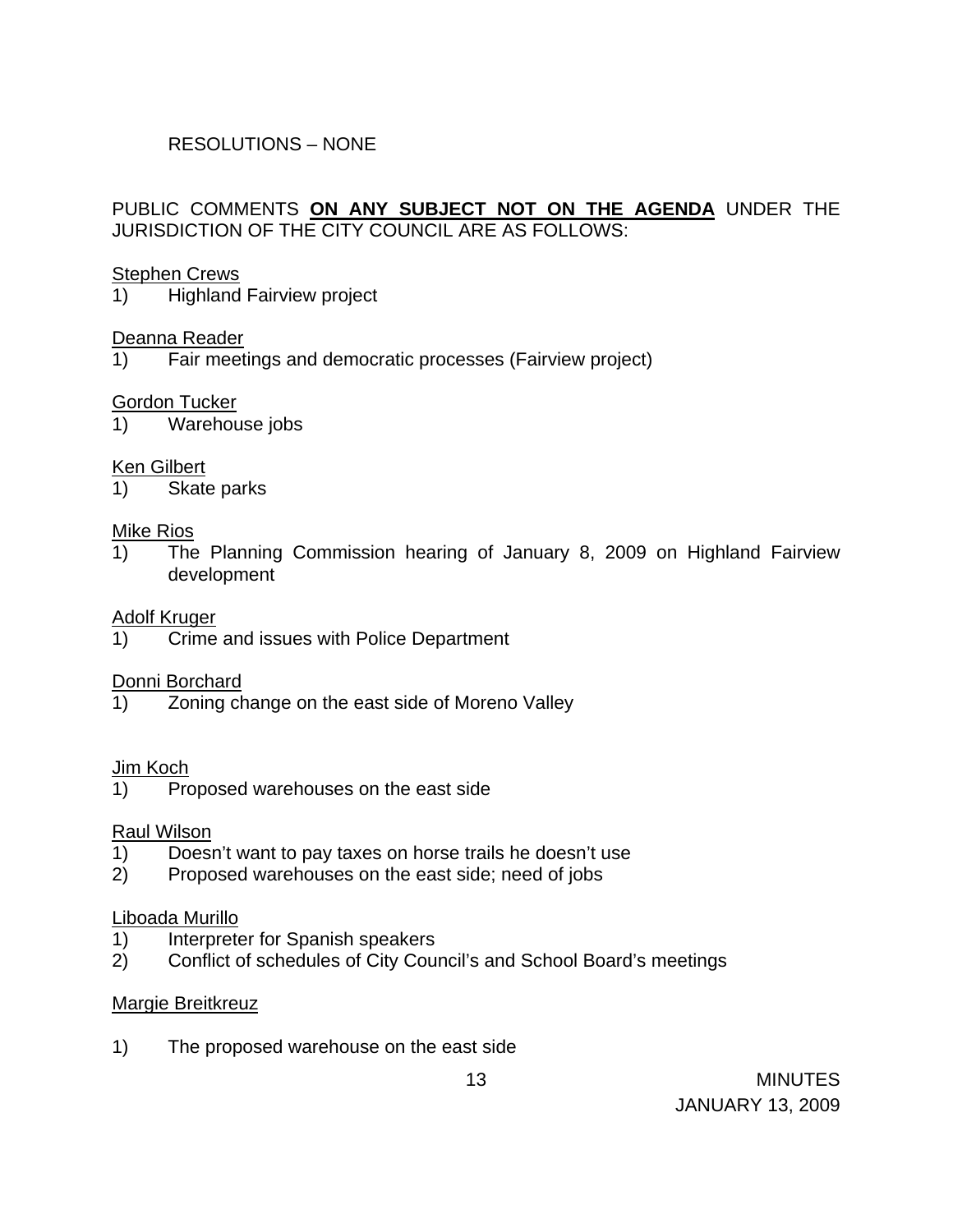## Sue Gilchrist

1) Proposed warehouses on the east side

## Daryl Terrell

1) Economic stimulus plan; need more high paying jobs

## Laura Merrill

1) Zoning change on the east side (Fairview warehouse project)

## Pete Bleckert

- 1) A recycler for asphalt
- 2) Asked how much the City has lost with the investments firms

## Martin Gutierrez

1) Highland Fairview project

## **CLOSING COMMENTS AND/OR REPORTS OF THE CITY COUNCIL, COMMUNITY SERVICES DISTRICT, OR COMMUNITY REDEVELOPMENT AGENCY**

## Council Member Molina

1) Stated that for now he will be the interpreter for Spanish speaking residents during the Council meetings

# Council Member Hastings

- 1) Requested to agendize a resolution in support for the regional detention center at Whitewater location
- 2) Kudos to Engine 91; very creative response to save child's finger
- 3) Requested the widening of the Moreno Beach Drive bridge be moved up
- 4) One portion of Freeway 60 from Freeway 215 to Freeway 10 has not been improved – need better surface roads and at least another lane in each direction; requested to bring this issue forward to RCTC

## Council Member Flickinger

- 1) Thanked Jesse Molina for offering to be the Spanish interpreter
- 2) Moving forward with improvements to the target neighborhood near Filaree and Perris; a neighborhood meeting regarding building a new park in this area will be held on January 14
- 3) Gave an update on the red light cameras pilot project; stated that the first annual report that will include data on traffic collisions before and after the installation of the cameras is due to the City Council in April this year and the City Council will reevaluate the program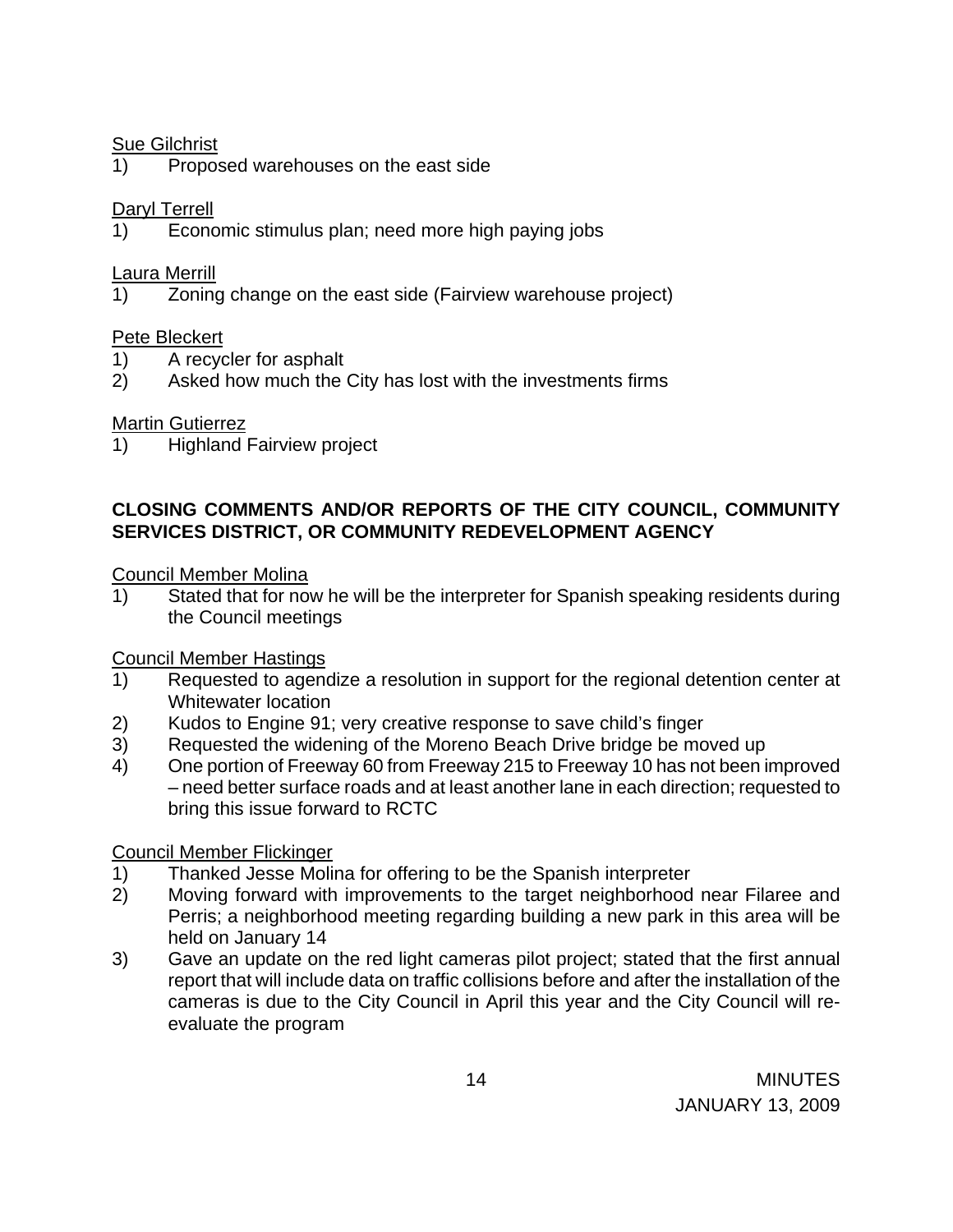4) Gave an update on the activities of the Arts Commission and past and future programs the citizens can enjoy (upcoming: display of arts by local artists in the Moreno Valley mall through January, Rancho Belago Wind Symphony concert on February 26, and a live presentation "Remarkable First Ladies of the 20<sup>th</sup> Century" at Shepherd of the Valley Lutheran Church on February 8)

## Mayor Stewart

- 1) Responded to complaints about the Planning Commission hearing held on January 8 – stated that Planning Commission chairperson followed the proper order of business and the City Council doesn't have authority to change the rules governing Planning Commission order of business
- 2) Everyone should try to get along in the languages that are being used
- 3) The Equestrian Center was built with the efforts and labor of the volunteers and a \$50,000 state grant. A variety of services are provided to meet the different needs and interests of the community
- 4) Seconded a resolution in support of the regional detention center

Council Member Batey - no comments

\_\_\_\_\_\_\_\_\_\_\_\_\_\_\_\_\_\_\_\_\_\_\_\_\_\_\_\_\_\_\_\_\_\_

# **CLOSED SESSION**

PUBLIC COMMENTS ON MATTERS ON THE CLOSED SESSION AGENDA UNDER THE JURISDICTION OF THE CITY COUNCIL

Mayor Stewart opened the agenda item for public comments, which were received from Deanna Reeder.

# **REPORT OF ACTION FROM CLOSED SESSION, IF ANY, BY CITY ATTORNEY**

None

# **ADJOURNMENT**

There being no further business to conduct, the meeting was adjourned at 9:51 p.m. by unanimous informal consent.

Submitted by:

Jane Halstead, City Clerk, CMC Secretary, Moreno Valley Community Services District Secretary, Community Redevelopment Agency of the City of Moreno Valley Secretary, Board of Library Trustees